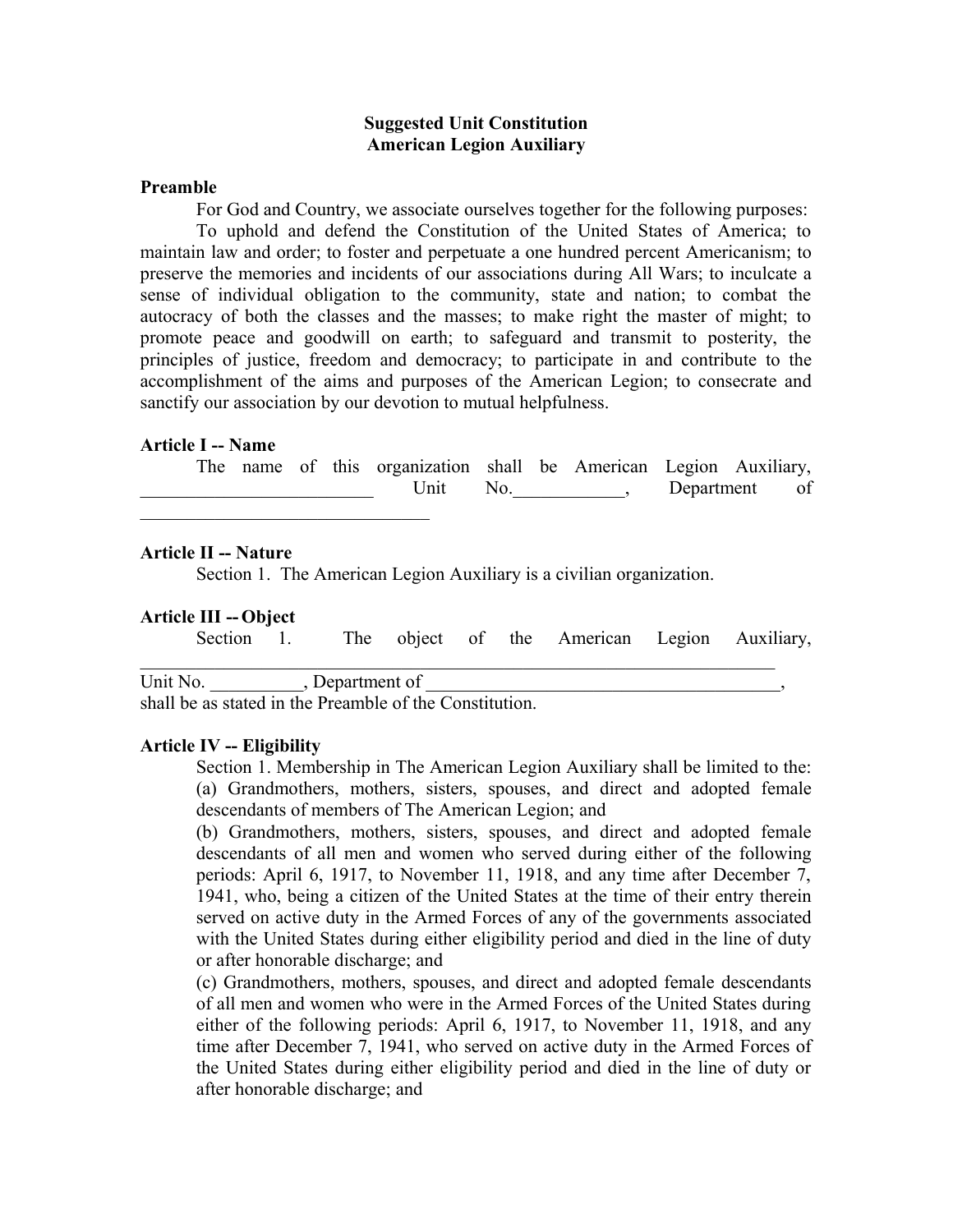(d) To those women who of their own right are eligible for membership in the American Legion.

Section 2. There shall be two classes of membership, Senior and Junior.

- (a) Senior membership shall be composed of members over the age of eighteen years; provided, however, that a spouse under the age of eighteen years, who is eligible under Section I of this article shall be classed as a Senior member.
- (b) Junior membership shall consist of that group under the age of eighteen years, whose activities shall be supervised by the Senior membership. Upon reaching the age of eighteen years, Junior members shall automatically be admitted into Senior membership with full privileges.
- (c) Dues of both classes shall be paid annually or for life.

# **Article V -- Unit Officers**

Section 1. The Unit shall elect annually a President, First Vice President, Second Vice President, Secretary, Treasurer, Chaplain, Historian and Sergeant-at-Arms who shall serve until their successors are duly installed or as otherwise provided.

## **Article VI -- Executive Committee**

Section 1. There shall be an Executive Committee which shall consist of the officers and \_\_\_\_\_\_\_\_\_ additional members-at-large elected by the Unit. The term of office for members of the Executive Committee shall be for one year.

## **Article VII -- Amendments**

Section1. This Constitution may be amended by a two-thirds vote of the members present at a regular Unit meeting, provided the proposed amendments shall have been read at the previous meeting.

Section 2. This Constitution shall be automatically amended to conform to the National and Department Constitution and Bylaws and Standing Rules of the American Legion Auxiliary.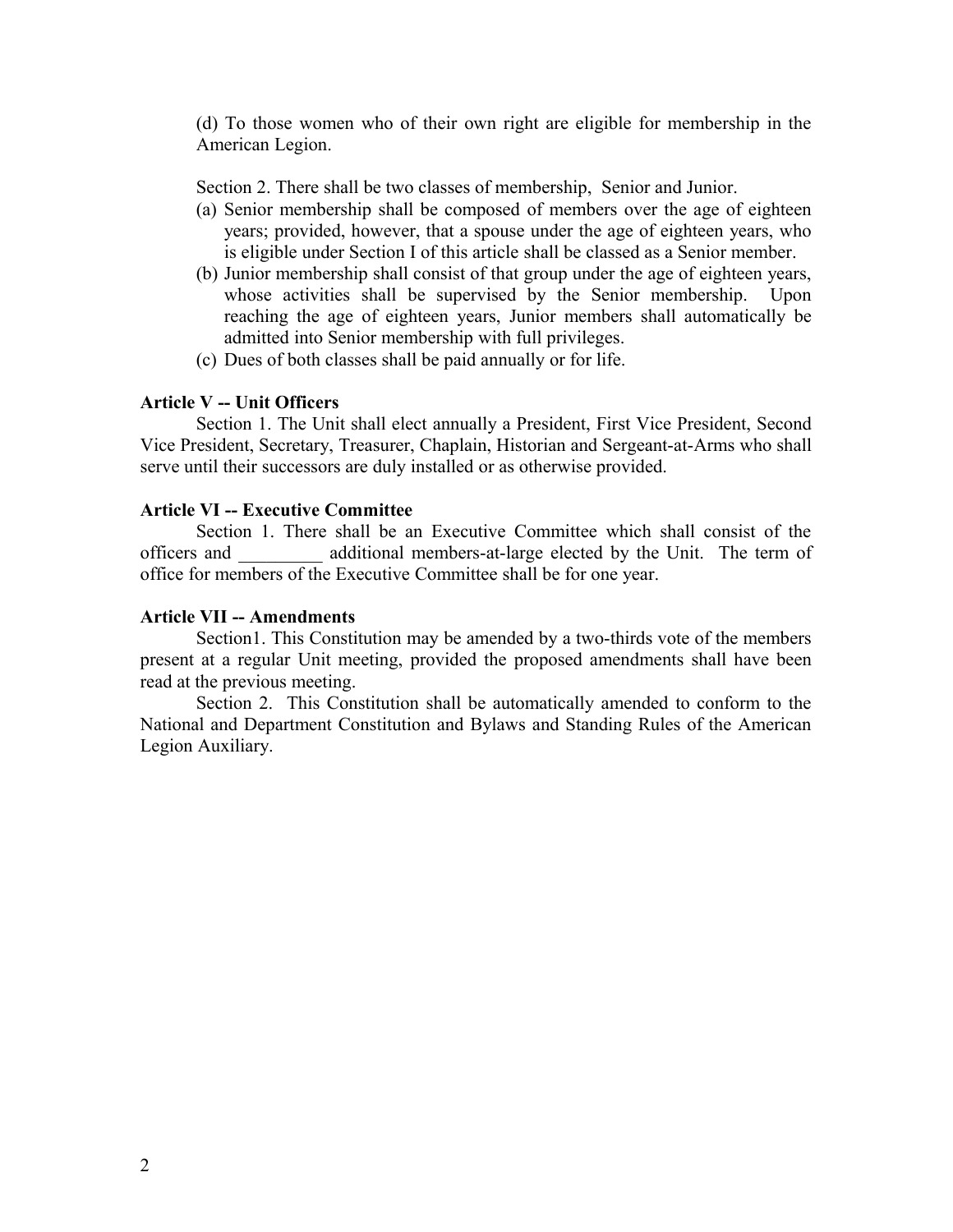# **Suggested Unit Bylaws American Legion Auxiliary**

## **Article I -- Executive Committee**

Section 1. Between meetings the government and management of the Unit shall be entrusted to the Executive Committee and all proceedings of said committee shall be presented to the Unit at the next meeting for approval.

Section 2. A vacancy existing in the Executive Committee, other than the Presidency, from any cause other than the expiration of a term shall be filled by a majority vote of the entire committee. A person so elected shall hold office for the unexpired term of the member she succeeds.

Section 3. One-third of the members of the Executive Committee shall constitute a quorum.

Section 4. Special meetings may be called by order of the President, or on written request of at least three members of the Executive Committee. Uniform notice of such special meeting shall be given to all members of the Executive Committee; and, except in extreme emergency shall be given at least forty-eight hours in advance. At special meetings only business specified shall be transacted.

# **Article II -- Duties and Powers of Officers**

Section 1. *Duties of the Unit President:* It shall be the duty of the President to preside at all meetings of the Unit and Unit Executive Committee; to enforce strict observance of the Constitution and Bylaws; to appoint members of the standing committees; to create such other committees and appoint members thereof as deemed advisable; to perform such other duties as custom and parliamentary usage require; and to appoint all officers not otherwise provided for.

Section 2. *Duties of the Vice President:* The First and Second Vice President in the order named shall, when called upon, assist the President and in the President's absence, perform the duties of that office, and shall succeed the President in office in case of death, resignation or removal.

Section 3. *Duties of the Secretary:* It shall be the duty of the Secretary to record the proceedings and transactions of all the meetings of the Unit; to act as custodian of all books, papers, and records; to keep a record of names and addresses of the members, showing the source of their eligibility; to send out such notices as are directed by the President; to process the correspondence of the Unit; to keep on file in a comprehensive manner copies of all the correspondence sent and received; and perform such other duties as shall be required by the President.

Section 4. *Duties of the Treasurer:* It shall be the duty of the Unit Treasurer to receive all money belonging to the Unit and to account for them. The Treasurer shall maintain two separate funds, namely a general and a Poppy fund. All Poppy donations shall be placed in the Poppy fund and be used to assist the veteran and his/her children. The Treasurer shall keep an accounting of receipts and expenditures, making a monthly report thereon, and such other reports as may be deemed necessary by the Unit Executive Committee. Accounts shall be audited annually. The Treasurer shall pay all current bills before transferring all funds, books, and papers belonging to the Unit to her successor.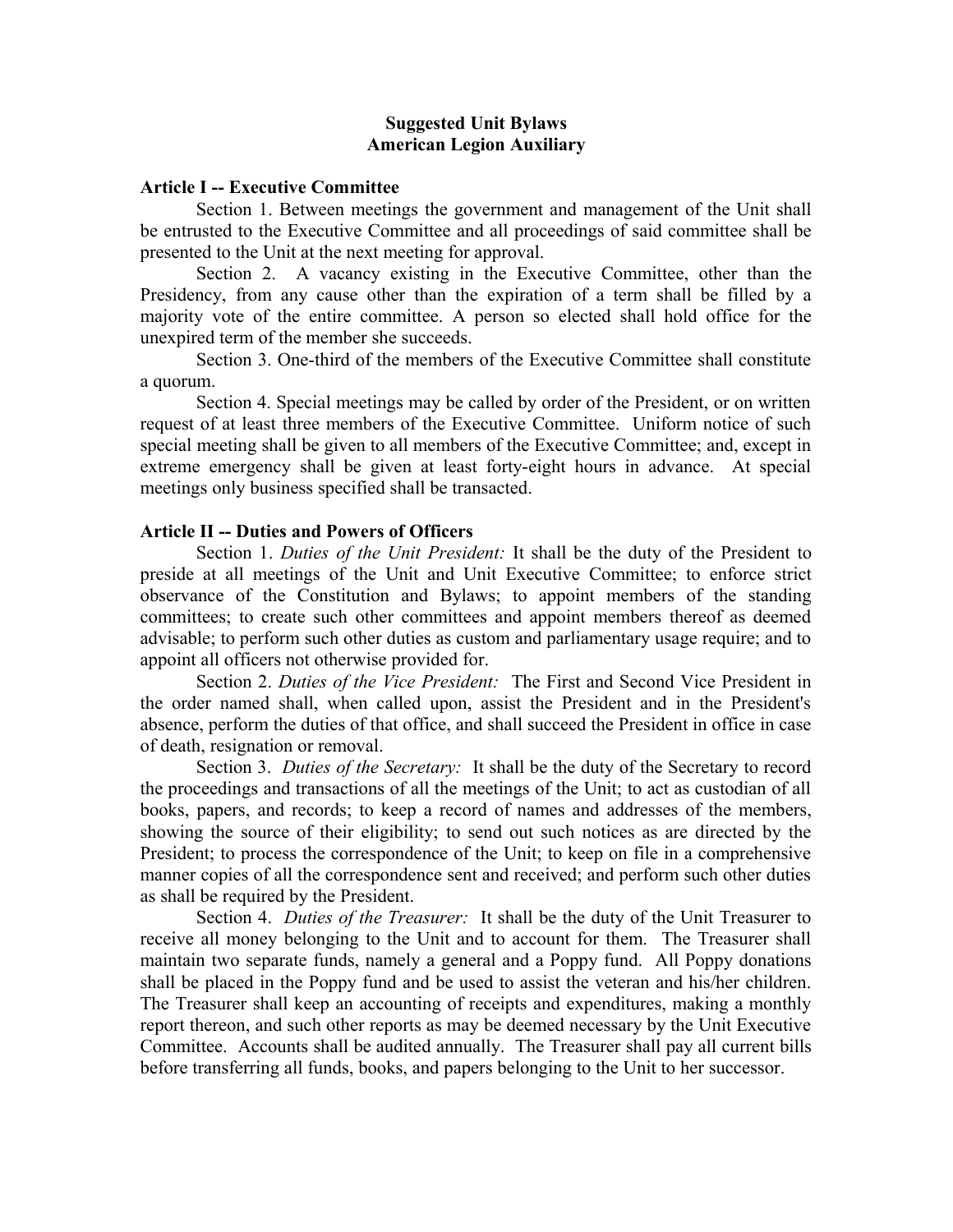Section 5. *Duties of the Chaplain:* It shall be the duty of the Chaplain to offer prayer at the opening and closing of each meeting, and to perform such other duties as the President may direct.

Section 6. *Duties of the Historian:* It shall be the duty of the Unit Historian to compile historical records of the Unit and to make a report to the Department.

Section 7. *Duties of the Sergeant-at-Arms:* It shall be the duty of the Sergeant-at-Arms to preserve order at the meetings of the Unit and to perform such other duties as may be requested by the President.

*Section 8. Where deemed necessary, a Recording Secretary and a Corresponding Secretary may be elected to carry on the duties normally performed by the Secretary.* 

*Section 9. The office of Secretary may be combined with that of Treasurer and called "Secretary-Treasurer." (Only include Section 8 or Section 9 if this is what your Unit wants and approves. Adjust titles of officers in Constitution Article V, and duties of officers in Bylaws Article II, as necessary.)*

# **Article III -- Dues**

Section 1. The annual membership dues of this Unit shall be listed in a Standing Rule, paid annually or for life, and shall include the Department and National per capita.

Section 2. A member failing to pay annual dues, including the Unit, State and National assessments, by January 31, shall be classed as delinquent and shall be suspended from all membership privileges. Payment of back dues, after suspension, shall reinstate such member to active membership. Any member delinquent to December 31 of the year of delinquency shall automatically be dropped from the rolls and may be reinstated only by paying all back dues or by re-establishing eligibility and making application as a new member.

#### **Article IV -- Unit Meetings**

Section 1. The regular meetings of this Auxiliary Unit shall be held each month, unless otherwise specified, on the day and at the time given in the Standing Rules*.* 

Section 2. An Annual meeting of the Unit shall be held in the month of each year for the purpose of electing officers and receiving annual

## reports.

Section 3. Special meetings of the Unit may be called by the President, by a majority of the Executive Committee, or upon written request of members of the Unit.

Section 4. **Exercise 2. Section** 4. **a members** shall constitute a quorum at any meeting of the Unit.

## **Article V -- Election**

Section 1. Election may be by voice vote if there is only one candidate; but where there is more than one candidate for the same office, election shall be by ballot and the majority of votes cast shall be necessary to elect.

Section 2. Delegates and alternates to Department Convention shall be elected at a Unit meeting duly called for that purpose not less than two weeks prior to the convention. Alternates shall have priority in the order of their election.

Section 3. All officers and executive committee members shall be elected annually at a meeting duly called for that purpose.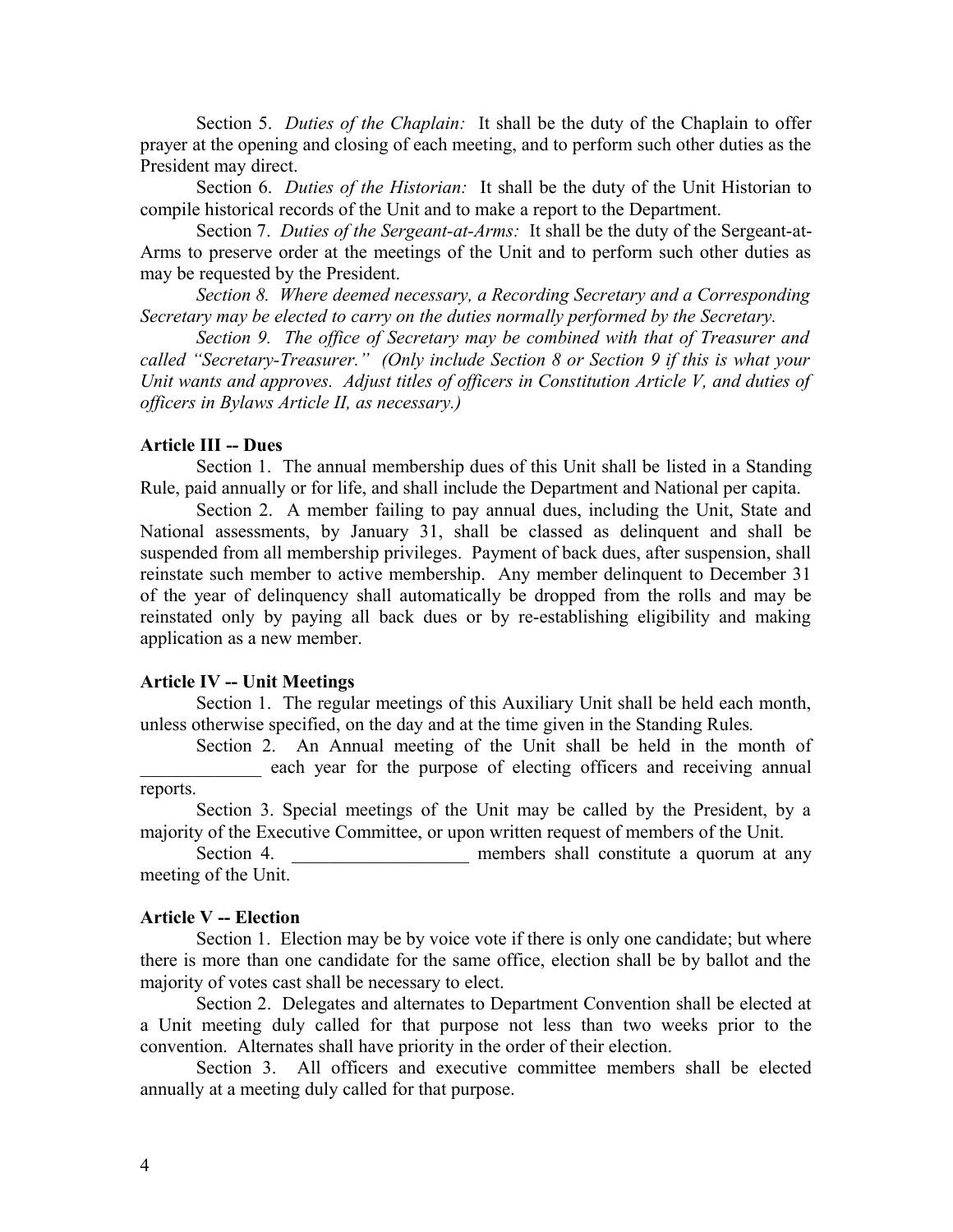## **Article VI -- Committees**

Section 1. A nominating committee composed of three members shall be elected for the purpose of presenting a slate of Unit officers for the ensuing year.

Section 2. An auditing committee composed of three members shall be appointed by the Unit President for the purpose of auditing the Treasurer's accounts at the close of each term, and making a report of the audit to the Unit.

# **Article VII -- Transfers**

Section 1. Transfer of membership from one Unit to another in the Department shall be upon application of the member to, and acceptance by, the other Unit, in conformity with National and Department Constitutions and Bylaws.

### **Article VIII -- Discipline**

Section 1. For any violation of the Unit, Department or National Constitutions, or for conduct improper and prejudicial to the welfare of the Auxiliary of The American Legion, any member may be expelled from membership or any officer removed from office by two-thirds vote at a Unit meeting duly called for that purpose, said expulsion or removal to be binding only in the event said member or officer shall have been given at least fifteen days notice in writing by the Unit Secretary of the charges and the hearing thereon. Either party may have the right of appeal to the Department Executive Committee, and their action thereon shall be final. The expense of said appeal shall be borne by the appellant.

Section 2. Neither this Unit in the Department nor any member thereof shall circularize any other Unit or member thereof without the consent of a Department Executive Committee.

Section 3. Liabilities: No member or group of members shall subject this Unit to liability without authorization of the Unit.

#### **Article IX -- Parliamentary Authority**

Section 1. The Unit organization shall be governed by the current edition of "Robert's Rules of Order, Newly Revised," on all points not covered by this Constitution and Bylaws

#### **Article X -- Amendments**

Section 1. These Bylaws may be amended by a two-thirds vote of members present at a regular Unit meeting, provided the proposed amendments shall have been read at the previous Unit meeting.

Section 2. These Bylaws shall be automatically amended to conform to the National and Department Constitutions and Bylaws and standing rules of the American Legion Auxiliary.